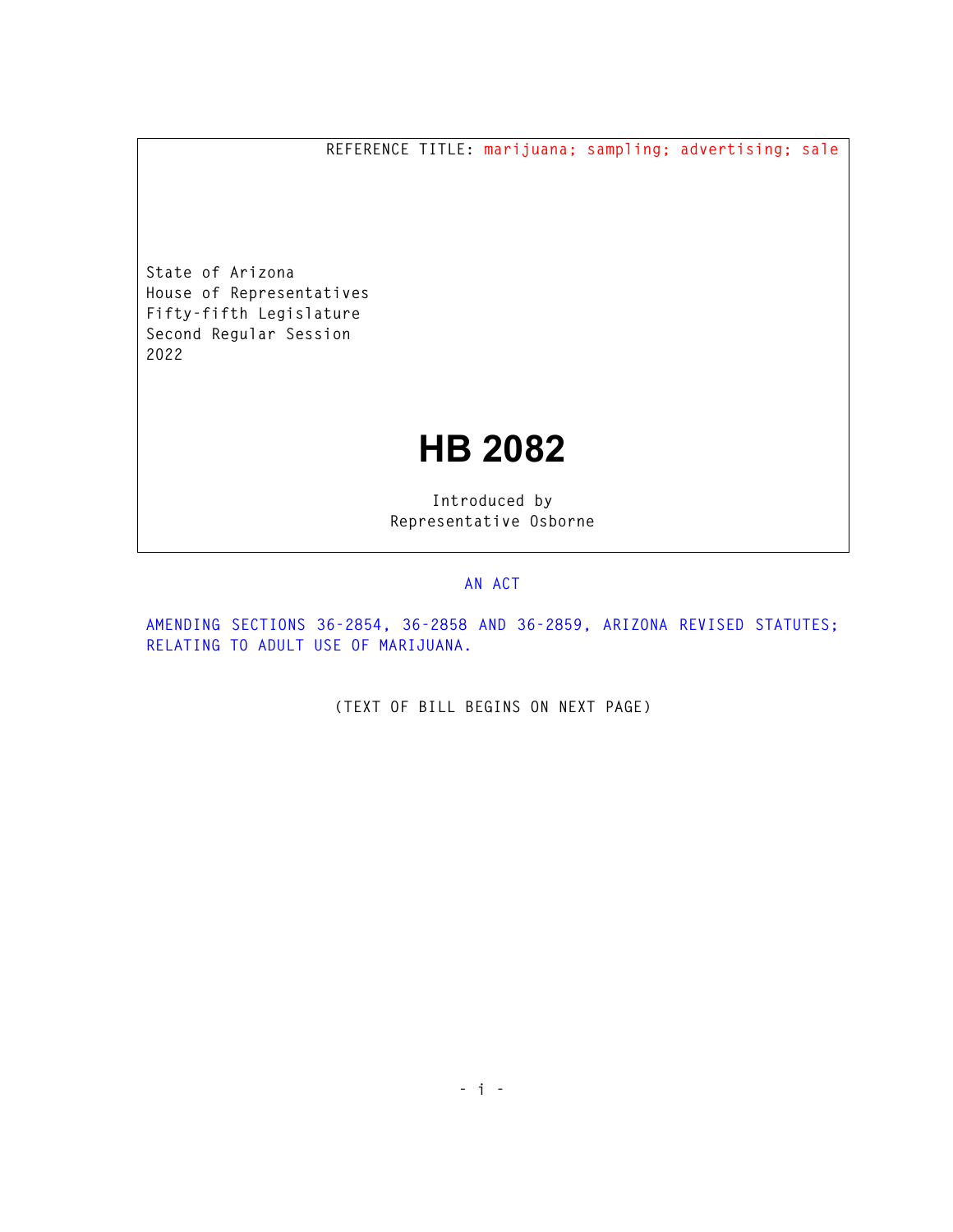**1 Be it enacted by the Legislature of the State of Arizona:** 

**2 Section 1. Subject to the requirements of article IV, part 1, 3 section 1, Constitution of Arizona, section 36-2854, Arizona Revised 4 Statutes, is amended to read:** 

**5 36-2854. Rules; licensing; early applicants; fees; civil 6 penalty; legal counsel** 

**7 A. The department shall adopt rules to implement and enforce this 8 chapter and regulate marijuana, marijuana products, marijuana 9 establishments and marijuana testing facilities. Those rules shall 10 include requirements for:** 

**11 1. Licensing marijuana establishments and marijuana testing 12 facilities, including conducting investigations and background checks to 13 determine eligibility for licensing for marijuana establishment and 14 marijuana testing facility applicants, except that:** 

**15 (a) An application for a marijuana establishment license or 16 marijuana testing facility license may not require the disclosure of the 17 identity of any person who is entitled to a share of less than ten percent 18 of the profits of an applicant that is a publicly traded corporation.** 

**19 (b) The department may not issue more than one marijuana 20 establishment license for every ten pharmacies that have registered under 21 section 32-1929, that have obtained a pharmacy permit from the Arizona 22 board of pharmacy and that operate within this state.** 

**23 (c) Notwithstanding subdivision (b) of this paragraph, the 24 department may issue a marijuana establishment license to not more than 25 two marijuana establishments per county that contains no registered 26 nonprofit medical marijuana dispensaries, or one marijuana establishment 27 license per county that contains one registered nonprofit medical 28 marijuana dispensary. Any license issued pursuant to this subdivision 29 shall be for a fixed county and may not be relocated outside of that 30 county.** 

**31 (d) The department shall accept applications for marijuana 32 establishment licenses from early applicants beginning January 19, 2021 33 through March 9, 2021. Not later than sixty days after receiving an 34 application pursuant to this subdivision, the department shall issue a 35 marijuana establishment license to each qualified early applicant. If the 36 department has not adopted final rules pursuant to this section at the 37 time marijuana establishment licenses are issued pursuant to this 38 subdivision, licensees shall comply with the rules adopted by the 39 department to implement chapter 28.1 of this title except those that are 40 inconsistent with this chapter.** 

**41 (e) After issuing marijuana establishment licenses to qualified 42 early applicants, the department shall issue marijuana establishment 43 licenses available under subdivisions (b) and (c) of this paragraph by 44 random selection and according to rules adopted pursuant to this section.**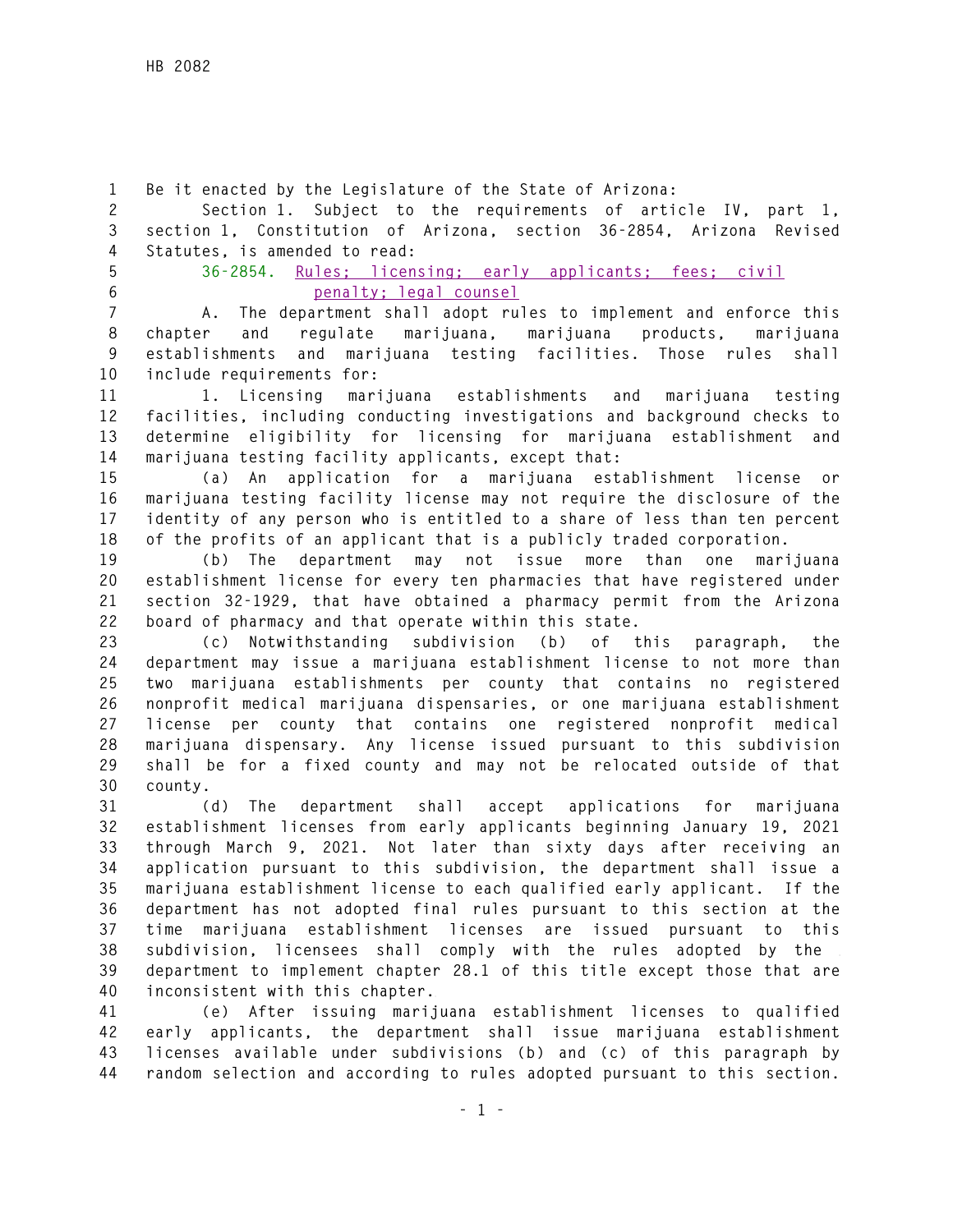**1 At least sixty days before any random selection, the department shall 2 prominently publicize the random selection on its website and through 3 other means of general distribution intended to reach as many interested 4 parties as possible and shall provide notice through an email notification 5 system to which interested parties can subscribe.** 

**6 (f) Notwithstanding subdivisions (b) and (c) of this paragraph, and 7 not later than six months after the department adopts final rules to 8 implement a social equity ownership program pursuant to paragraph 9 of 9 this subsection, the department shall issue twenty-six additional 10 marijuana establishment licenses to entities that are qualified pursuant 11 to the social equity ownership program.** 

**12 (g) Licenses issued by the department to marijuana establishments 13 and marijuana testing facilities shall be valid for a period of two years. 14 A dual licensee's initial renewal date, which will be the ongoing renewal 15 date for both the dual licensee's marijuana establishment license and 16 nonprofit medical marijuana dispensary registration, is the earlier of:** 

**17 (i) The date of the marijuana establishment license renewal.** 

**18 (ii) The date of the nonprofit medical marijuana dispensary 19 registration renewal.** 

**20 (h) Beginning September 29, 2021, the department may not issue a 21 marijuana establishment or marijuana testing facility license to an 22 applicant who has an ownership interest in an out-of-state marijuana 23 establishment or marijuana testing facility, or the other state's 24 equivalent, that has had its license revoked by the other state.** 

**25 2. Licensing fees and renewal fees for marijuana establishments and 26 marijuana testing facilities in amounts that are reasonable and related to 27 the actual cost of processing applications for licenses and renewals and 28 that do not exceed five times the fees prescribed by the department to 29 register or renew a nonprofit medical marijuana dispensary.** 

**30 3. The security of marijuana establishments and marijuana testing 31 facilities.** 

**32 4. Marijuana establishments to safely cultivate, process and 33 manufacture marijuana and marijuana products. Not later than December 31, 34 2023, the department shall require licensees to procure, develop, acquire 35 and maintain a system to track marijuana and marijuana products at all 36 points of cultivation, manufacturing and sale. The system developed and 37 maintained pursuant to this paragraph shall:** 

**38 (a) Ensure an accurate accounting and reporting of the production, 39 processing and sale of marijuana and marijuana products.** 

**40 (b) Ensure compliance with rules adopted by the department.** 

**41 (c) Be capable of tracking, at a minimum:** 

**42 (i) The propagation of immature marijuana plants and the production 43 of marijuana by a marijuana establishment.**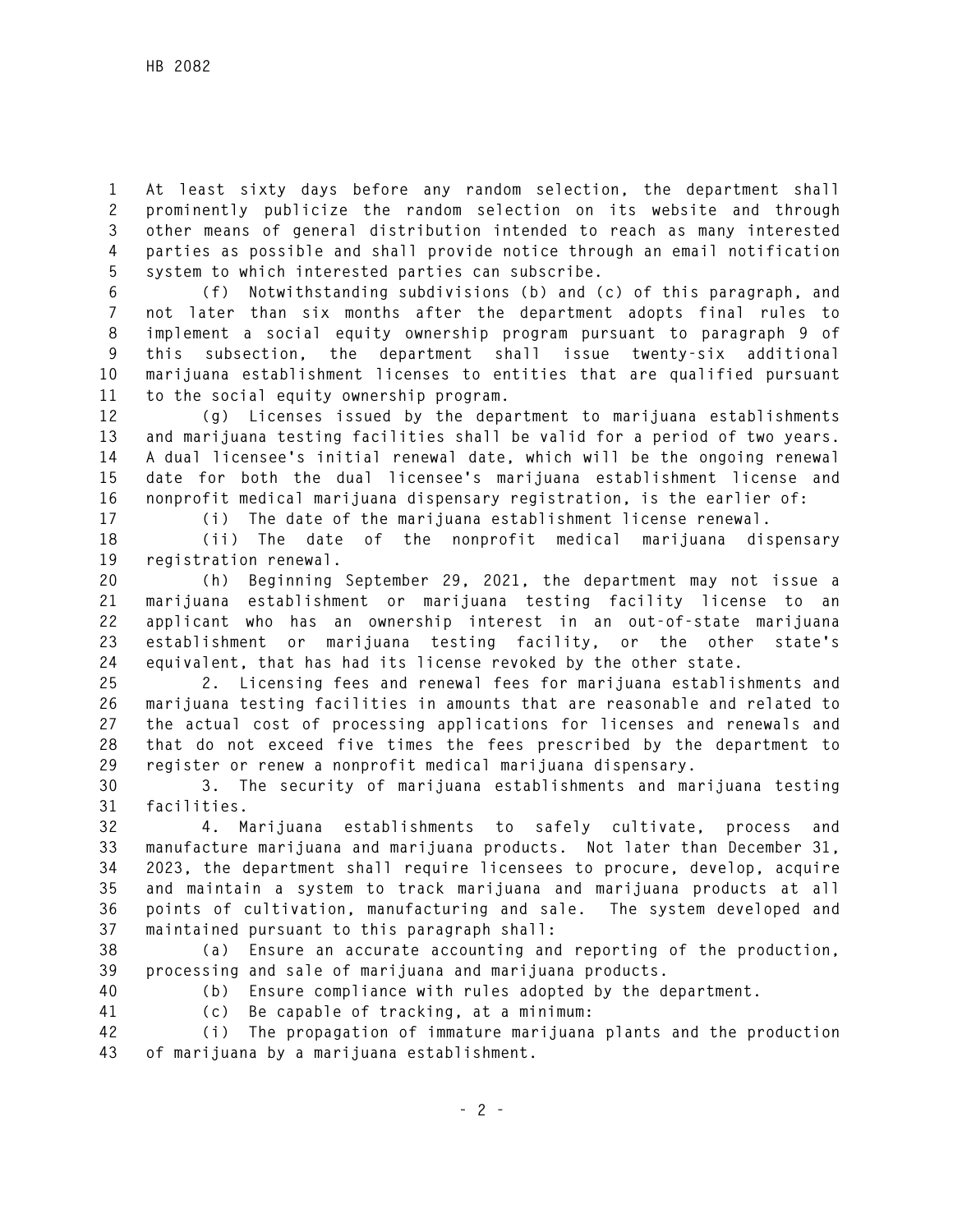**1 (ii) The processing of marijuana and marijuana products by a 2 marijuana establishment.** 

**3 (iii) The sale and purchase of marijuana and marijuana products 4 between licensees.** 

**5 (iv) The transfer of marijuana and marijuana products between 6 premises for which licenses have been issued.** 

**7 (v) The disposal of marijuana waste.** 

**8 (vi) The identity of the person making the entry in the system and 9 the time, date and location of each entry into the system, including any 10 corrections or changes to that information.** 

**11 (vii) Any other information that the department determines is 12 reasonably necessary to accomplish the duties, functions and powers of the 13 department.** 

**14 (d) Contain a transactional stamp to ensure accuracy, provide for 15 chain of custody of the information and foreclose tampering of the data, 16 human error or intentional misreporting.** 

**17 5. Tracking, testing, labeling consistent with section 36-2854.01 18 and packaging marijuana and marijuana products, including requirements 19 that marijuana and marijuana products be:** 

**20 (a) Sold to consumers in clearly and conspicuously labeled 21 containers that contain accurate warnings regarding the use of marijuana 22 or marijuana products.** 

**23 (b) Placed in child-resistant packaging on exit from a marijuana 24 establishment.** 

**25 6. Forms of government-issued identification that are acceptable by 26 a marijuana establishment verifying a consumer's age and procedures 27 related to verifying a consumer's age consistent with section 4-241. 28 Until the department adopts final rules related to verifying a consumer's 29 age, marijuana establishments shall comply with the proof of legal age 30 requirements prescribed in section 4-241.** 

**31 7. The potency of edible marijuana products that may be sold to 32 consumers by marijuana establishments at reasonable levels on 33 consideration of industry standards, except that the rules:** 

**34 (a) Shall limit the strength of edible marijuana products to not 35 more than ten milligrams of tetrahydrocannabinol per serving or one 36 hundred milligrams of tetrahydrocannabinol per package.** 

**37 (b) Shall require that if a marijuana product contains more than 38 one serving, it must be delineated or scored into standard serving sizes 39 and homogenized to ensure uniform disbursement throughout the marijuana 40 product.** 

**41 8. Ensuring the health, safety and training of employees of 42 marijuana establishments and marijuana testing facilities.** 

**43 9. The creation and implementation of a social equity ownership 44 program to promote the ownership and operation of marijuana establishments**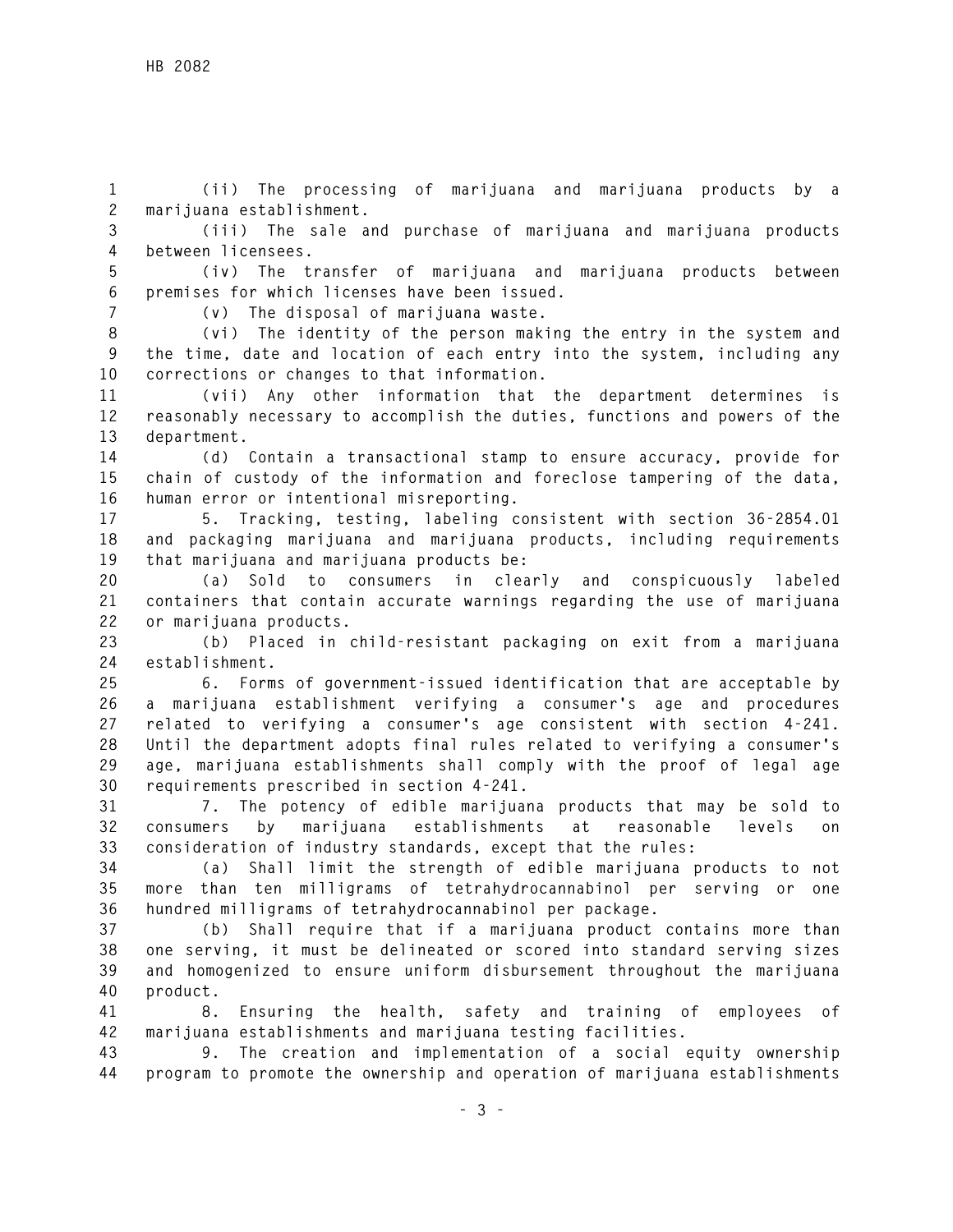**1 and marijuana testing facilities by individuals from communities 2 disproportionately impacted by the enforcement of previous marijuana laws.** 

**3 10. Prohibiting a marijuana testing facility from having any direct 4 or indirect familial relationship with or financial ownership interest in 5 a marijuana establishment or related marijuana business entity or 6 management company. The rules shall include prohibiting a marijuana 7 establishment from having any direct or indirect familial relationship 8 with or financial ownership interest in a marijuana testing facility or 9 related marijuana business entity or management company.** 

**10 11. Requiring marijuana establishments to display in a conspicuous 11 location a sign that warns pregnant women about the potential dangers to 12 fetuses caused by smoking or ingesting marijuana while pregnant or to 13 infants while breastfeeding and the risk of being reported to the 14 department of child safety during pregnancy or at the birth of the child 15 by persons who are required to report. The rules shall include the 16 specific warning language that must be included on the sign. The cost and 17 display of the sign required by rule shall be borne by the marijuana 18 establishment.** 

**19 12. PROHIBITING A MARIJUANA ESTABLISHMENT RETAIL SITE FROM 20 PROVIDING SAMPLES OF MARIJUANA OR MARIJUANA PRODUCTS FOR ON-SITE USE AND 21 AT NO COST TO A CONSUMER.** 

**22 B. The department may:** 

**23 1. Subject to title 41, chapter 6, article 10, deny any application 24 submitted or deny, suspend or revoke, in whole or in part, any 25 registration or license issued under this chapter if the registered or 26 licensed party or an officer, agent or employee of the registered or 27 licensed party does any of the following:** 

**28 (a) Violates this chapter or any rule adopted pursuant to this 29 chapter.** 

**30 (b) Has been, is or may continue to be in substantial violation of 31 the requirements for licensing or registration and, as a result, the 32 health or safety of the general public is in immediate danger.** 

**33 2. Subject to title 41, chapter 6, article 10, and unless another 34 penalty is provided elsewhere in this chapter, assess a civil penalty 35 against a person that violates this chapter or any rule adopted pursuant 36 to this chapter in an amount not to exceed \$2,000 for each violation. 37 Each day a violation occurs constitutes a separate violation. In 38 determining the amount of a civil penalty assessed against a person, the 39 department shall consider all of the factors set forth in section 36-2816, 40 subsection H. All civil penalties collected by the department pursuant to 41 this paragraph shall be deposited in the smart and safe Arizona fund 42 established by section 36-2856.** 

**43 3. At any time during regular hours of operation, visit and inspect 44 a marijuana establishment, marijuana testing facility or dual licensee to**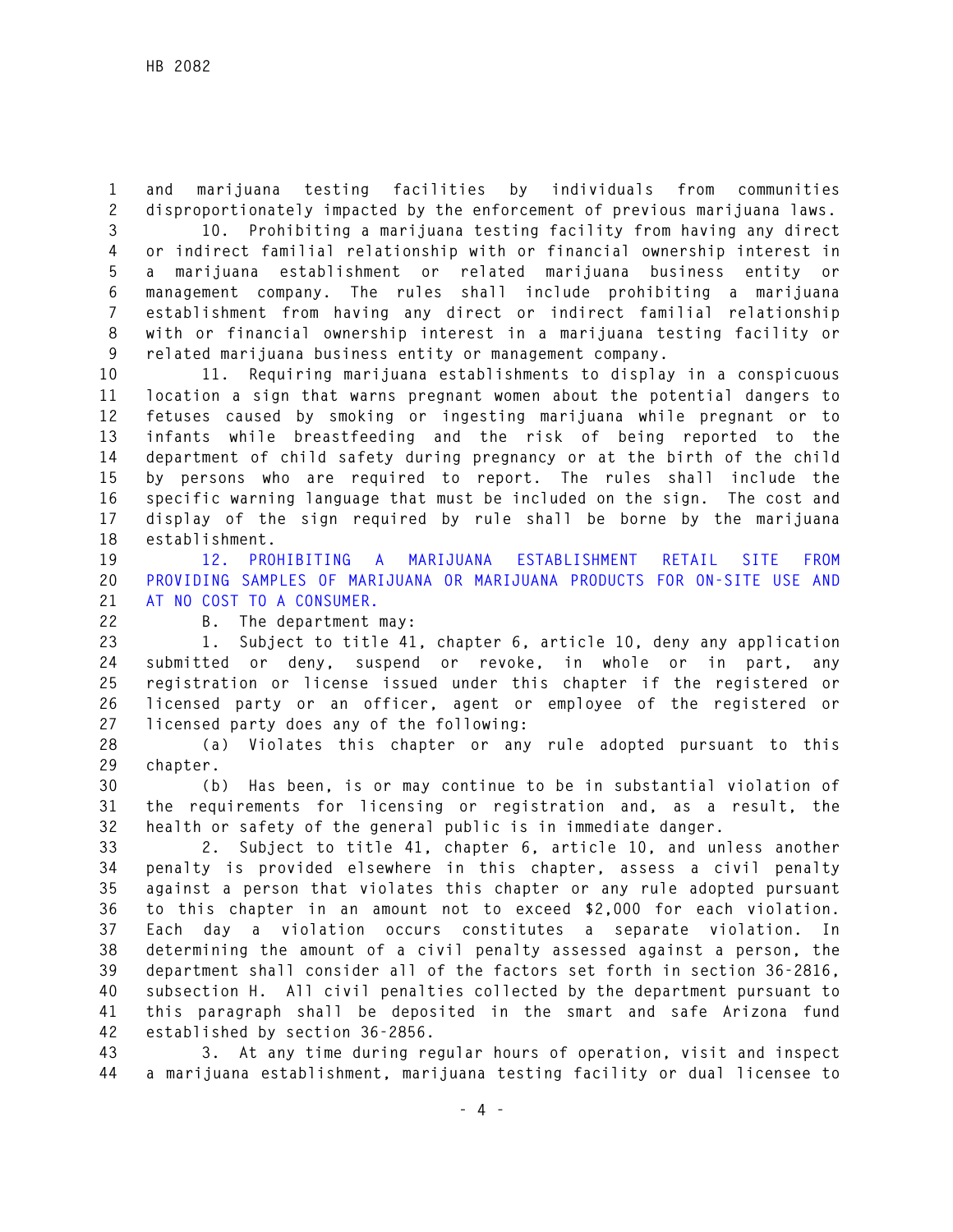**1 determine if it complies with this chapter and rules adopted pursuant to 2 this chapter. The department shall make at least one unannounced visit 3 annually to each facility licensed pursuant to this chapter.** 

**4 4. Adopt any other rules that are not expressly stated in this 5 section and that are necessary to ensure the safe and responsible 6 cultivation, sale, processing, manufacture, testing and transport of 7 marijuana and marijuana products.** 

**8 C. Until the department adopts rules permitting and regulating 9 delivery by marijuana establishments pursuant to subsection D of this 10 section, delivery is unlawful under this chapter.** 

**11 D. On or after January 1, 2023, the department may, and not later 12 than January 1, 2025 the department shall, adopt rules to permit and 13 regulate delivery by marijuana establishments. The rules shall:** 

**14 1. Require that delivery and the marijuana and marijuana products 15 to be delivered originate from a designated retail location of a marijuana 16 establishment and only after an order is made with the marijuana 17 establishment by a consumer.** 

**18 2. Prohibit delivery to any property owned or leased by the United 19 States, this state, a political subdivision of this state or the Arizona 20 board of regents.** 

**21 3. Limit the amount of marijuana and marijuana products based on 22 retail price that may be in a delivery vehicle during a single trip from 23 the designated retail location of a marijuana establishment.** 

**24 4. Prohibit extra or unallocated marijuana or marijuana products in 25 delivery vehicles.** 

**26 5. Require that deliveries be made only by marijuana facility 27 agents in unmarked vehicles that are equipped with a global positioning 28 system or similar location tracking system and video surveillance and 29 recording equipment, and that contain a locked compartment in which 30 marijuana and marijuana products must be stored.** 

**31 6. Require delivery logs necessary to ensure compliance with this 32 subsection and rules adopted pursuant to this subsection.** 

**33 7. Require inspections to ensure compliance with this subsection 34 and rules adopted pursuant to this subsection.** 

**35 8. Include any other provisions necessary to ensure safe and 36 restricted delivery.** 

**37 9. Require dual licensees to comply with the rules adopted pursuant 38 to this subsection.** 

**39 E. Except as provided in subsection D of this section, the 40 department may not permit delivery of marijuana or marijuana products 41 under this chapter by any individual or entity. In addition to any other 42 penalty imposed by law, an individual or entity that delivers marijuana or 43 marijuana products in a manner that is not authorized by this chapter 44 shall pay a civil penalty of \$20,000 per violation to the smart and safe**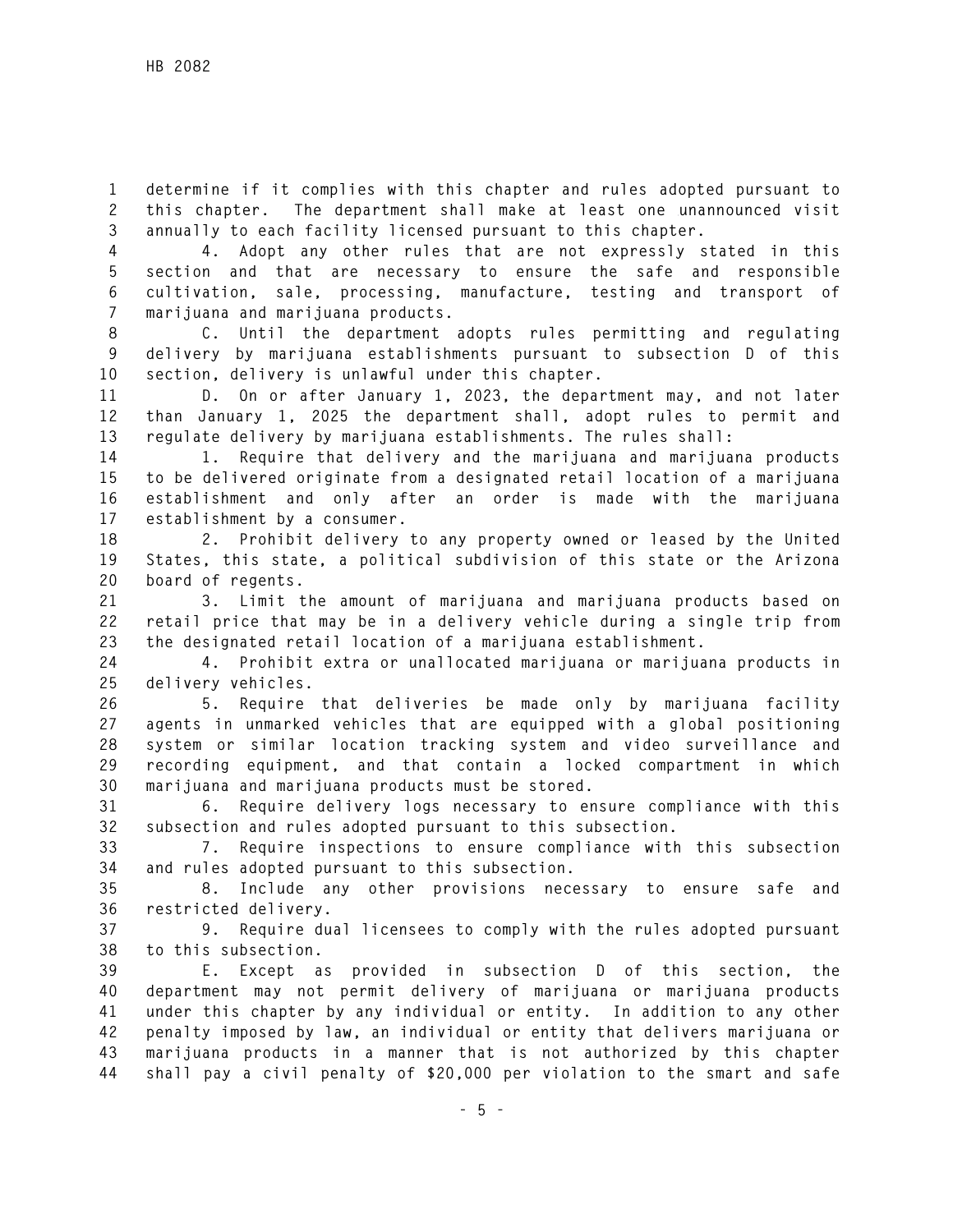**1 Arizona fund established by section 36-2856. This subsection may be 2 enforced by the attorney general.** 

**3 F. All rules adopted by the department pursuant to this section 4 shall be consistent with the purpose of this chapter.** 

**5 G. The department may not adopt any rule that:** 

**6 1. Prohibits the operation of marijuana establishments, either 7 expressly or through requirements that make the operation of a marijuana 8 establishment unduly burdensome.** 

**9 2. Prohibits or interferes with the ability of a dual licensee to 10 operate a marijuana establishment and a nonprofit medical marijuana 11 dispensary at shared locations.** 

**12 H. Notwithstanding section 41-192, the department may employ legal 13 counsel and make an expenditure or incur an indebtedness for legal 14 services for the purposes of:** 

**15 1. Defending this chapter or rules adopted pursuant to this 16 chapter.** 

**17 2. Defending chapter 28.1 of this title or rules adopted pursuant 18 to chapter 28.1 of this title.** 

**19 I. The department shall deposit all license fees, application fees 20 and renewal fees paid to the department pursuant to this chapter in the 21 smart and safe Arizona fund established by section 36-2856.** 

**22 J. On request, the department shall share with the department of 23 revenue information regarding a marijuana establishment, marijuana testing 24 facility or dual licensee, including its name, physical address, 25 cultivation site and transaction privilege tax license number.** 

**26 K. Notwithstanding any other law, the department may:** 

**27 1. License an independent third-party laboratory to also operate as 28 a marijuana testing facility.** 

**29 2. Operate a marijuana testing facility.** 

**30 L. The department shall maintain and publish a current list of all 31 marijuana establishments and marijuana testing facilities by name and 32 license number.** 

**33 M. Notwithstanding any other law, the issuance of an occupational, 34 professional or other regulatory license or certification to a person by a 35 jurisdiction or regulatory authority outside this state does not entitle 36 that person to be issued a marijuana establishment license, a marijuana 37 testing facility license, or any other license, registration or 38 certification under this chapter.** 

**39 N. Until the department adopts rules as required by subsection A, 40 paragraph 10 of this section:** 

**41 1. A marijuana testing facility is prohibited from having any 42 direct or indirect familial relationship with or financial ownership 43 interest in a marijuana establishment or related marijuana business entity 44 or management company.**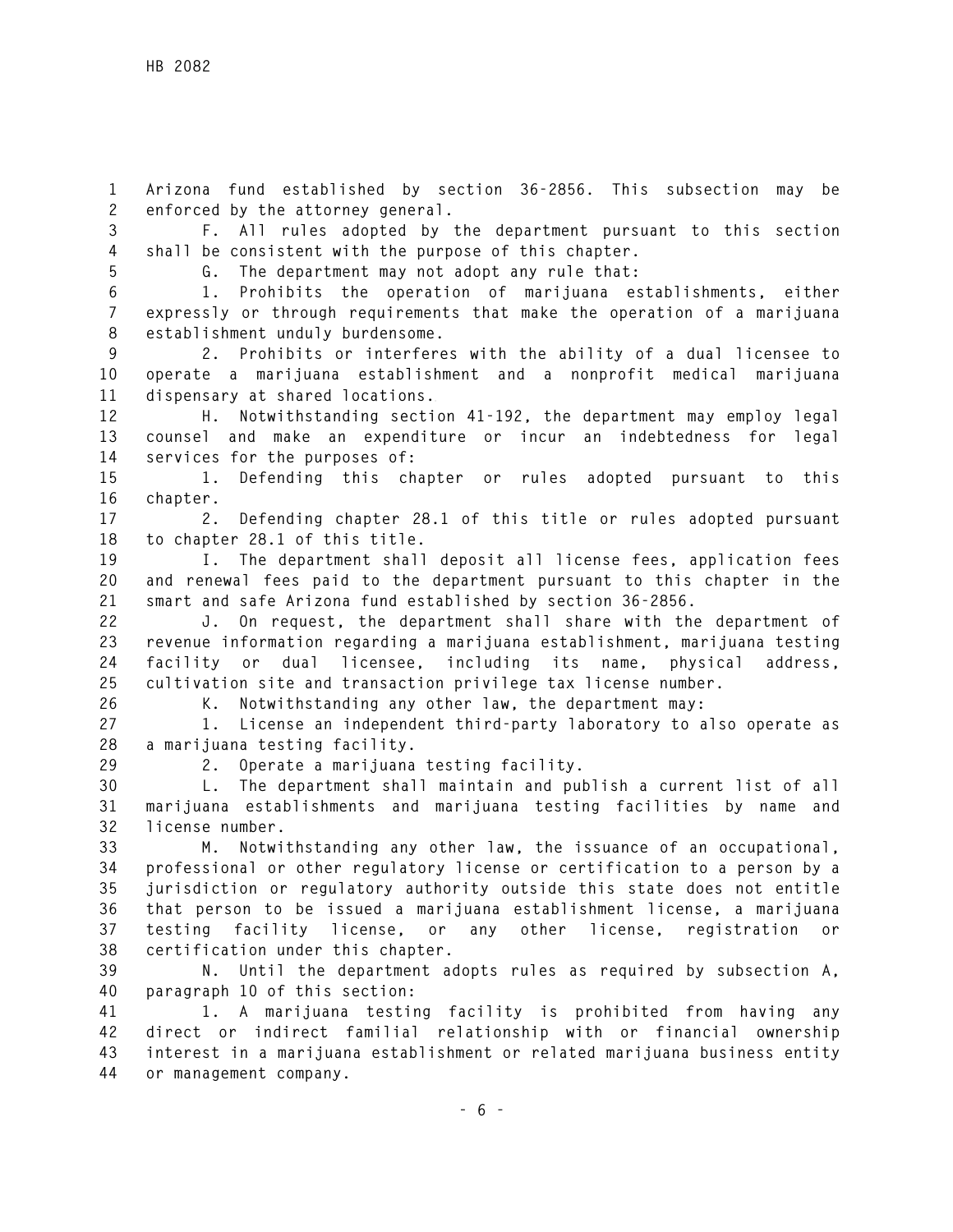**1 2. A marijuana establishment is prohibited from having any direct 2 or indirect familial relationship with or financial ownership interest in 3 a marijuana testing facility or related marijuana business entity or 4 management company.** 

**5 Sec. 2. Subject to the requirements of article IV, part 1, 6 section 1, Constitution of Arizona, section 36-2858, Arizona Revised 7 Statutes, is amended to read:** 

**8 36-2858. Lawful operation of marijuana establishments and 9 marijuana testing facilities**

**10 A. Except as specifically and expressly provided in section 36-2857 11 and notwithstanding any other law, it is lawful and is not an offense 12 under the laws of this state or any locality, may not constitute the basis 13 for detention, search or arrest, and may not constitute the sole basis for 14 seizure or forfeiture of assets or the basis for imposing penalties under 15 the laws of this state or any locality for:** 

**16 1. A marijuana establishment, or an agent acting on behalf of a 17 marijuana establishment, to:** 

**18 (a) Possess marijuana or marijuana products.** 

**19 (b) Purchase, sell or transport marijuana and marijuana products to 20 or from a marijuana establishment.** 

**21 (c) Sell marijuana and marijuana products to consumers, except that 22 a marijuana establishment may not sell more than one ounce of marijuana to 23 a consumer in a single transaction, not more than five grams of which may 24 be in the form of marijuana concentrate.** 

**25 (d) Cultivate, produce, test or process marijuana or manufacture 26 marijuana or marijuana products by any means, including chemical 27 extraction or chemical synthesis.** 

**28 2. An agent acting on behalf of a marijuana establishment to sell 29 or otherwise transfer marijuana to an individual under twenty-one years of 30 age, if the agent reasonably verified that the individual appeared to be 31 twenty-one years of age or older by means of a government-issued 32 photographic identification in compliance with rules adopted pursuant to 33 section 36-2854, subsection A, paragraph 6.** 

**34 3. A marijuana testing facility, or an agent acting on behalf of a 35 marijuana testing facility, to obtain, possess, process, repackage, 36 transfer, transport or test marijuana and marijuana products.** 

**37 4. A nonprofit medical marijuana dispensary or a marijuana 38 establishment, or an agent acting on behalf of a nonprofit medical 39 marijuana dispensary or a marijuana establishment, to sell or otherwise 40 transfer marijuana or marijuana products to a nonprofit medical marijuana 41 dispensary, a marijuana establishment or an agent acting on behalf of a 42 nonprofit medical marijuana dispensary or a marijuana establishment.** 

**43 5. Any individual, corporation or other entity to sell, lease or 44 otherwise allow property or goods that are owned, managed or controlled by**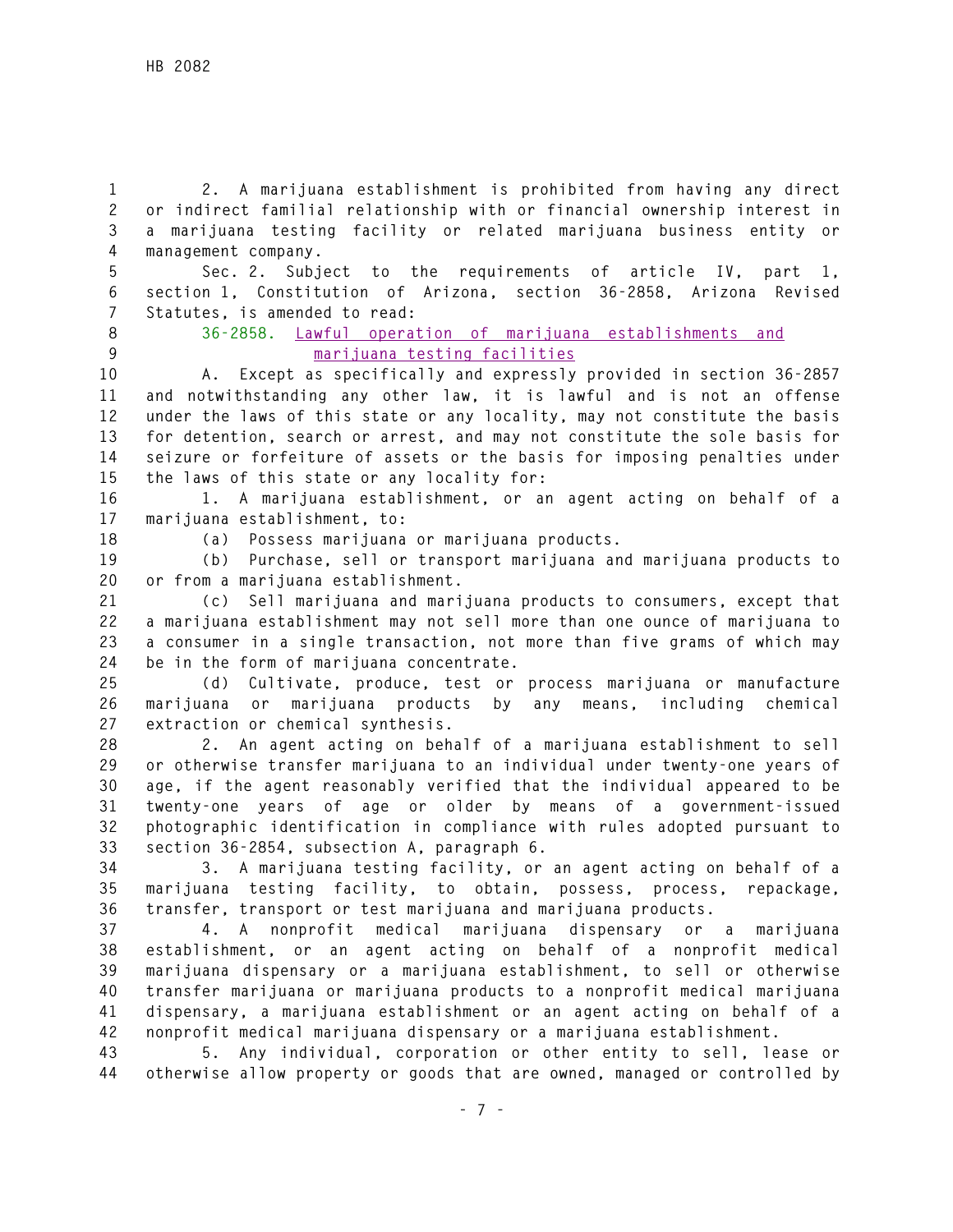**1 the individual, corporation or other entity to be used for any activity 2 authorized by this chapter, or to provide services to a marijuana 3 establishment, or marijuana testing facility or agent acting on behalf of 4 a marijuana establishment or marijuana testing facility in connection with 5 any activity authorized by this chapter.** 

**6 B. This section does not preclude the department from imposing 7 penalties against a marijuana establishment or marijuana testing facility 8 for failing to comply with this chapter or rules adopted pursuant to this 9 chapter.** 

**10 C. A marijuana establishment may be owned or operated by a publicly 11 traded company.** 

**12 D. Notwithstanding any other law, a dual licensee:** 

**13 1. May hold a marijuana establishment license and operate a 14 marijuana establishment pursuant to this chapter.** 

**15 2. May operate on a for-profit basis if the dual licensee promptly 16 notifies the department and department of revenue and takes any actions 17 necessary to enable its for-profit operation, including converting its 18 corporate form and amending its organizational and operating documents.** 

**19 3. Must continue to hold both its marijuana establishment license 20 and nonprofit medical marijuana dispensary registration, regardless of any 21 change in ownership of the dual licensee, unless it terminates its status 22 as a dual licensee and forfeits either its marijuana establishment license 23 or nonprofit medical marijuana dispensary registration by notifying the 24 department of such a termination and forfeiture.** 

**25 4. Is not required to:** 

**26 (a) Employ or contract with a medical director.** 

**27 (b) Obtain nonprofit medical marijuana dispensary agent or 28 marijuana facility agent registrations for outside vendors that do not 29 have regular, unsupervised access to the interior of the dual licensee's 30 premises.** 

**31 (c) Have a single secure entrance as required by section 36-2806, 32 subsection C, but may be required to implement appropriate security 33 measures to deter and prevent the theft of marijuana and to reasonably 34 regulate customer access to the premises.** 

**35 (d) Comply with any other provision of chapter 28.1 of this title 36 or any rule adopted pursuant to chapter 28.1 of this title that makes its 37 operation as a dual licensee unduly burdensome.** 

**38 E. Notwithstanding any other law, a dual licensee that elects to 39 operate on a for-profit basis pursuant to subsection D, paragraph 2 of 40 this section:** 

**41 1. Is subject to the taxes imposed pursuant to title 43.** 

**42 2. Is not required to submit its annual financial statements or an 43 audit report to the department for purposes of renewing its nonprofit 44 medical marijuana dispensary registration.**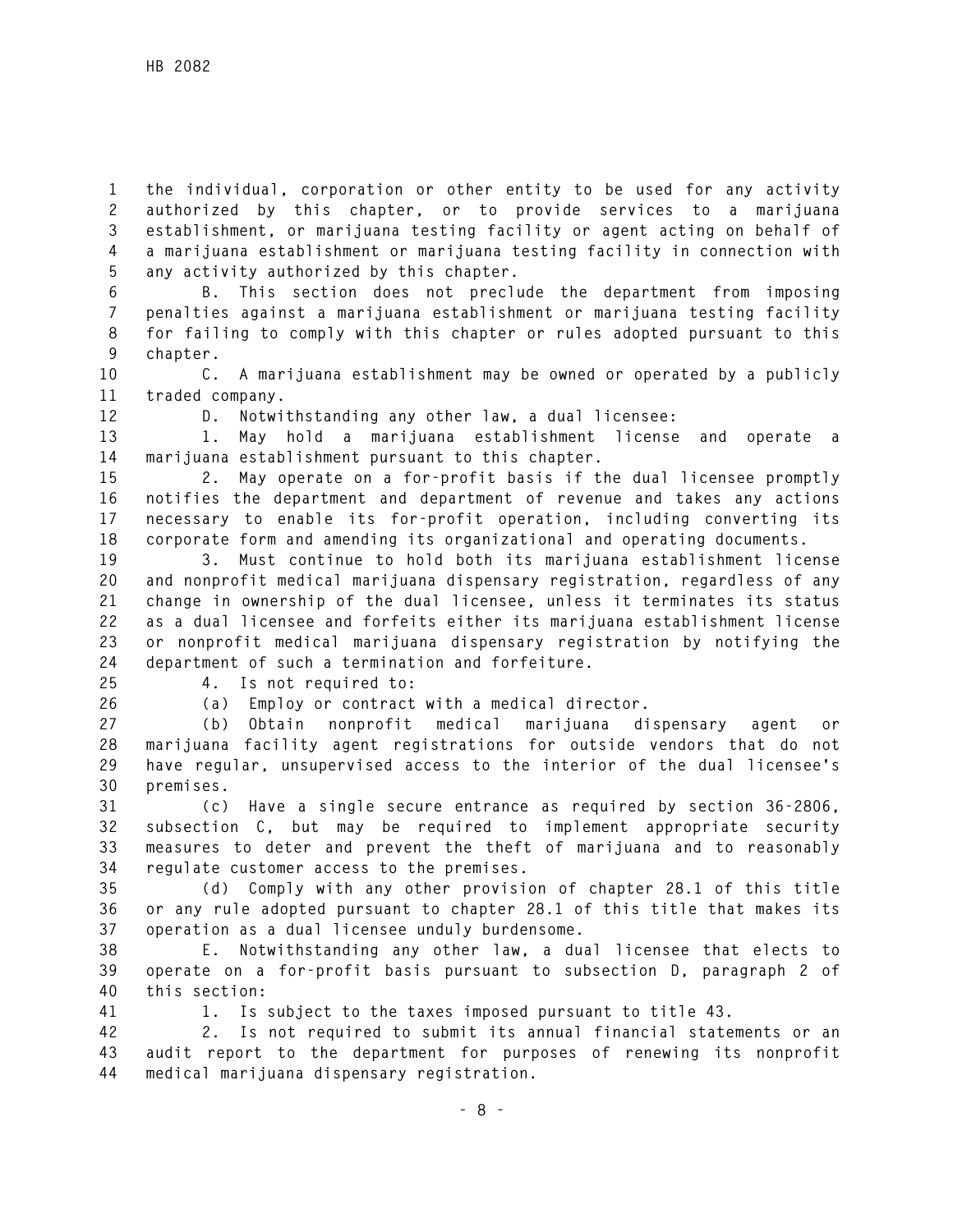**1 F. Notwithstanding any other law, a dual licensee must conduct both 2 of the following operations at a shared location:** 

**3 1. Sell marijuana and marijuana products to consumers pursuant to 4 this chapter.** 

**5 2. Dispense marijuana to registered qualifying patients and 6 registered designated caregivers pursuant to chapter 28.1 of this title.** 

**7 G. Notwithstanding chapter 28.1 of this title or any rule adopted 8 pursuant to chapter 28.1 of this title, a dual licensee may engage in any 9 act, practice, conduct or transaction allowed for a marijuana 10 establishment by this chapter.** 

**11 H. Notwithstanding any other law:** 

**12 1. An individual may be an applicant, principal officer or board 13 member of more than one marijuana establishment or more than one dual 14 licensee regardless of the establishment's location.** 

**15 2. Two or more marijuana establishments or dual licensees may 16 designate a single off-site location as prescribed in section 36-2850, 17 paragraph 21, subdivision (c) to be jointly used by those dual licensees 18 or marijuana establishments.** 

**19 I. Marijuana establishments, marijuana testing facilities and dual 20 licensees that are subject to applicable federal or state 21 antidiscrimination laws may not pay their employees differently based 22 solely on a protected class status such as sex, race, color, religion, 23 national origin, age or disability. This subsection does not expand or 24 modify the jurisdictional reach, provisions or requirements of any 25 applicable antidiscrimination law.** 

**26 J. MARIJUANA ESTABLISHMENTS ARE PROHIBITED FROM SELLING MARIJUANA 27 OR MARIJUANA PRODUCTS TO PERSONS WHO ARE OBVIOUSLY INTOXICATED. FOR THE 28 PURPOSES OF THIS SUBSECTION, "OBVIOUSLY INTOXICATED" MEANS AFFECTED BY 29 ALCOHOL OR DRUGS TO SUCH AN EXTENT THAT A PERSON'S PHYSICAL FACULTIES ARE 30 SUBSTANTIALLY IMPAIRED AND THE IMPAIRMENT IS SHOWN BY SIGNIFICANTLY 31 UNCOORDINATED PHYSICAL ACTION OR SIGNIFICANT PHYSICAL DYSFUNCTION THAT 32 WOULD BE OBVIOUS TO A REASONABLE PERSON.** 

**33 Sec. 3. Subject to the requirements of article IV, part 1, 34 section 1, Constitution of Arizona, section 36-2859, Arizona Revised 35 Statutes, is amended to read:** 

**36 36-2859. Advertising restrictions; enforcement; civil penalty**

**37 A. A marijuana establishment or nonprofit medical marijuana 38 dispensary may engage in advertising BUT MAY NOT:** 

**39 1. ADVERTISE MARIJUANA OR MARIJUANA PRODUCTS TO INDIVIDUALS WHO ARE 40 UNDER TWENTY-ONE YEARS OF AGE, INCLUDING:** 

**41 (a) USING GRAPHICS DESIGNED TO ATTRACT INDIVIDUALS WHO ARE UNDER 42 TWENTY-ONE YEARS OF AGE.**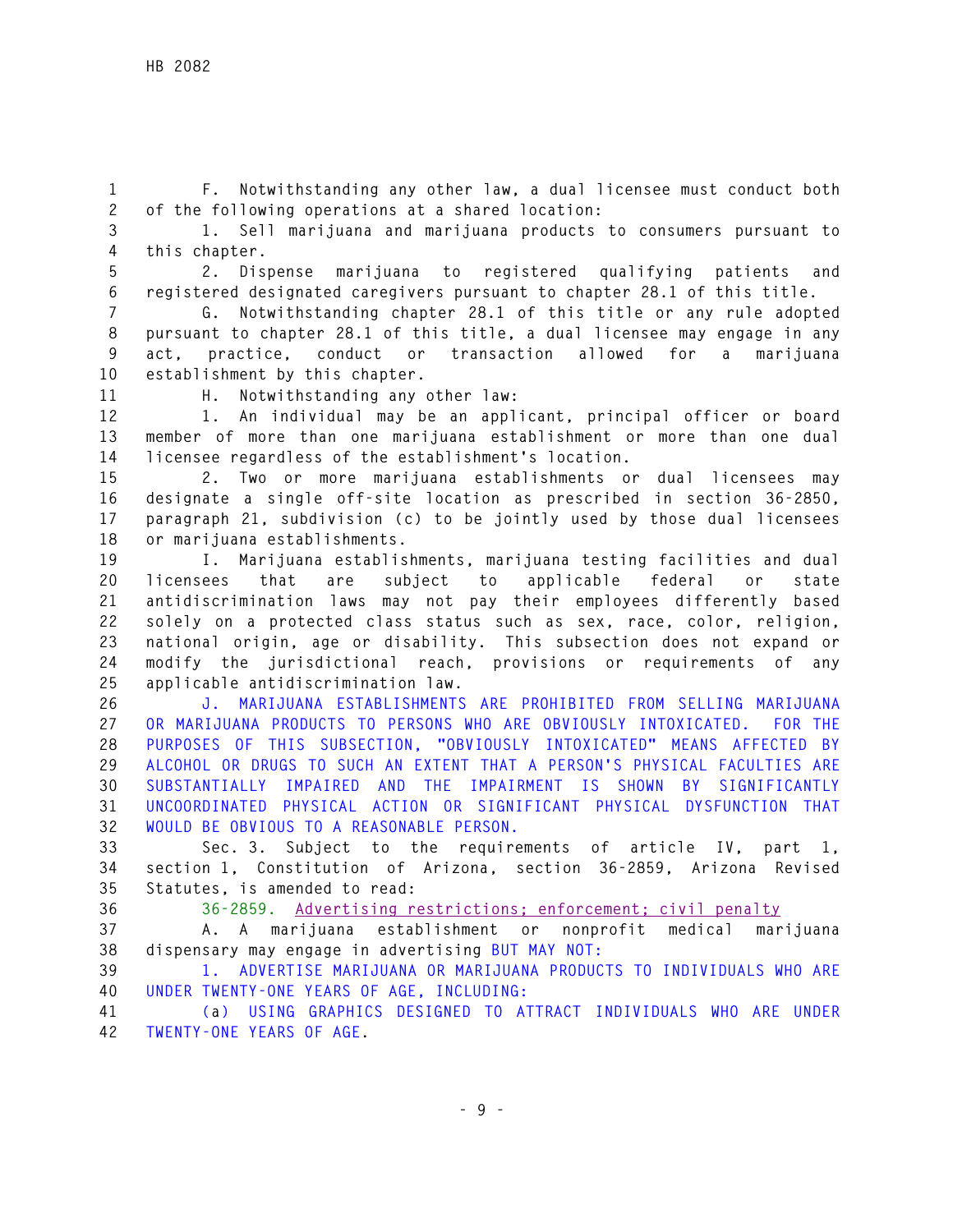**1 (b) ADVERTISING WITHIN ONE MILE OF ANY PUBLIC SCHOOL OR PRIVATE 2 SCHOOL PROVIDING INSTRUCTION TO STUDENTS IN ANY COMBINATION OF 3 KINDERGARTEN PROGRAMS OR GRADES ONE THROUGH TWELVE.** 

**4 2. SPONSOR ANY ATHLETIC, MUSICAL, ARTISTIC OR OTHER SOCIAL OR 5 CULTURAL EVENT OR ANY ENTRY FEE OR TEAM IN ANY EVENT, UNLESS ALL OF THE 6 ATTENDEES ARE TWENTY-ONE YEARS OF AGE OR OLDER. THIS PARAGRAPH DOES NOT 7 PROHIBIT A MARIJUANA ESTABLISHMENT OR NONPROFIT MEDICAL MARIJUANA 8 DISPENSARY FROM EITHER:** 

**9 (a) MAKING CHARITABLE CONTRIBUTIONS WITHOUT BRAND ACKNOWLEDGMENT.** 

**10 (b) HOSTING EVENTS FOR MEMBERS OF THE MARIJUANA INDUSTRY.** 

**11 B. A BILLBOARD ADVERTISEMENT UNDER THIS SECTION IS PROHIBITED 12 WITHIN ONE THOUSAND FEET, IF IN THE LINE OF SIGHT, OF ANY CHILD CARE 13 CENTER, CHURCH, PUBLIC PARK, PUBLIC PLAYGROUND OR PUBLIC OR PRIVATE SCHOOL 14 THAT PROVIDES INSTRUCTION IN PRESCHOOL OR KINDERGARTEN PROGRAMS OR ANY OF 15 GRADES ONE THROUGH TWELVE. A PERSON IN VIOLATION OF THIS SUBSECTION HAS 16 THIRTY DAYS TO COME INTO COMPLIANCE.** 

17 **B.** C. An advertising platform may host advertising only if  $\frac{1}{\alpha + \frac{1}{\alpha}}$ **18 BOTH of the following apply:** 

**19 1. The advertising is authorized by a marijuana establishment or 20 nonprofit medical marijuana dispensary.** 

**21 2. The advertising accurately and legibly identifies the marijuana 22 establishment or nonprofit medical marijuana dispensary responsible for 23 the content of the advertising by name and license number or registration 24 number.** 

**25 C. D. Any advertising under this chapter involving direct, 26 individualized communication or dialogue shall use a method of age 27 affirmation to verify that the recipient is twenty-one years of age or 28 older before engaging in that communication or dialogue. For the purposes 29 of this subsection, that method of age affirmation may include user 30 confirmation, birth date disclosure or other similar registration methods.** 

**31 D. E. It is unlawful for an individual or entity other than a 32 marijuana establishment or dual licensee to do any of the following in a 33 manner that is not authorized by this chapter or rules adopted by the 34 department pursuant to this chapter:** 

**35 1. Facilitate the delivery of marijuana or marijuana products.** 

**36 2. Solicit or accept orders for marijuana or marijuana products or 37 operate a platform that solicits or accepts orders for marijuana or 38 marijuana products.** 

**39 3. Operate a listing service related to the sale or delivery of 40 marijuana or marijuana products.** 

**41 E. F. A marijuana establishment that violates this section is 42 subject to disciplinary action by the department pursuant to section 43 36-2854, subsection B. A nonprofit medical marijuana dispensary that**